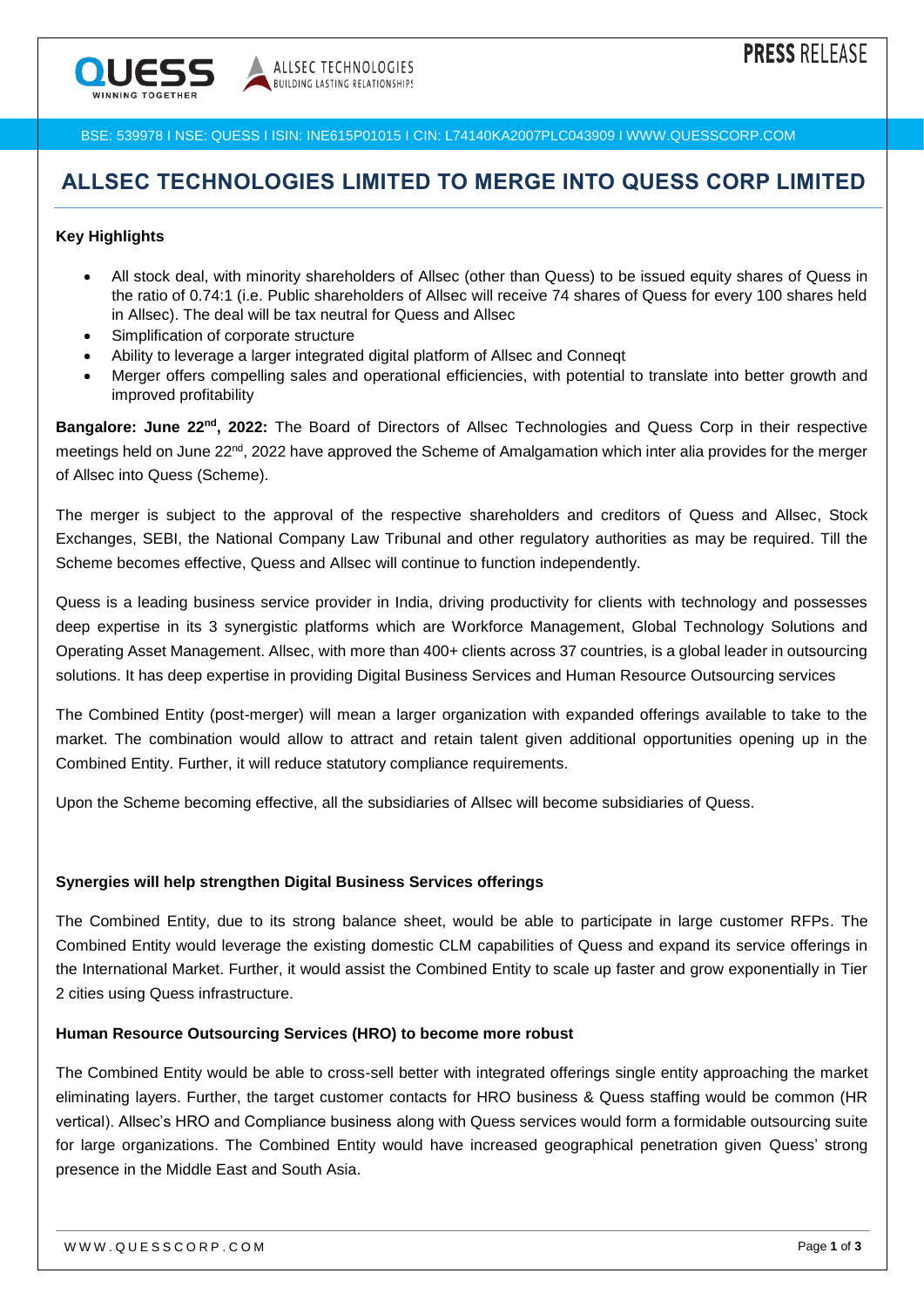

## **PRESS RELEASE**

**Speaking about the merger, Mr Guru Prasad Srinivasan, Executive Director and Group CEO, Quess, said, "**As we take the first step towards welcoming Allsec into the immediate Quess family, the proposed merger reinforces our commitment to our shareholders to simplify our corporate structure. Moreover, the compelling synergies b/w Conneqt and Allsec's CLM ("Customer Lifecycle Management) business, coupled with the possibility of offering Allsec's HRO solutions and Quess services as an integrated play, presents exciting possibilities for the future… "

**Speaking about the merger, Mr Ashish Johri, CEO, Allsec, said, "**We are excited about joining the Quess family and look forward to a stronger market positioning and expanded offering for our customers. We believe this also provides greater opportunities and mobility for our employees. The complementary businesses of Allsec and Quess will make this integration a win-win for all stakeholders".

#### **Advisors to the transaction -**

- Deal Advisors ICICI Securities Limited
- Registered Valuer Drushti Desai, Partner at Bansi S. Mehta & Co
- Fairness Opinion Providers ICICI Securities Limited for Quess and Fedex Securities Private Limited for Allsec
- Legal Counsel Mr Murali Ananthasivan (Chambers of A. Murali)
- Tax Advisors Aeka Advisors

#### **About Quess**

Quess Corp Limited is engaged in the business of providing services in Workforce management, Operating asset management and the Global Technology solution segment. Quess provides a host of technology-enabled staffing and managed outsourcing services across processes such as sales and marketing, customer care, aftersales service, backoffice operations, manufacturing operations, facilities and security management, HR and F&A operations, IT & mobility services, etc. Quess has an unmatched geographic presence across India, South East Asia & North America, backed by technological capacity and domain specialization to create unmatched service experiences.

For further details on Quess Corp Ltd., please visit: [http://www.quesscorp.com](http://www.quesscorp.com/)

#### **About Allsec**

Allsec Technologies Limited (BSE: 532633, NSE: [ALLSEC\)](https://ind01.safelinks.protection.outlook.com/?url=https%3A%2F%2Fwww.allsectech.com%2F&data=05%7C01%7C%7C19ac1de507674a0caab208da534263e4%7C7870c4334d9343379aff75a5d0074084%7C0%7C0%7C637913841852929005%7CUnknown%7CTWFpbGZsb3d8eyJWIjoiMC4wLjAwMDAiLCJQIjoiV2luMzIiLCJBTiI6Ik1haWwiLCJXVCI6Mn0%3D%7C3000%7C%7C%7C&sdata=Y4WLV%2F%2FaRojC6MmOnZ%2FwLAhm2gTO51N%2B3K%2F5pWAQ8iE%3D&reserved=0), headquartered in Chennai has been a pioneer in the HRO and International DBS spaces, and is today the leading Payroll Services Provider in India. Founded in 1998, Allsec offers high-end business process solutions across key industry verticals in 37 countries. With ~ 4,500 employees across India, Philippines and the US, Allsec processes more than 1 million pay slips each month for over 400 clients around the world. Allsec's leading *SmartHR* and *SmartPay* platforms are designed to address the complex challenges in today's HR environment, integrating the latest in technology including Robotic Process Automation (RPA), Smart Analytics, Chatbots and Mobility for enhanced employee engagement.

For more information, please contact:

**Investor / Analyst contact: Ravi Vishwanath** *Group Chief Financial Officer*  $\boxtimes$  [investor@quesscorp.com](mailto:investor@quesscorp.com)

**Raghunath Parthasarathy**

*Chief Financial Officer - Allsec* [raghunath.p@allsectech.com](mailto:raghunath.p@allsectech.com) +91 44 4299 7070